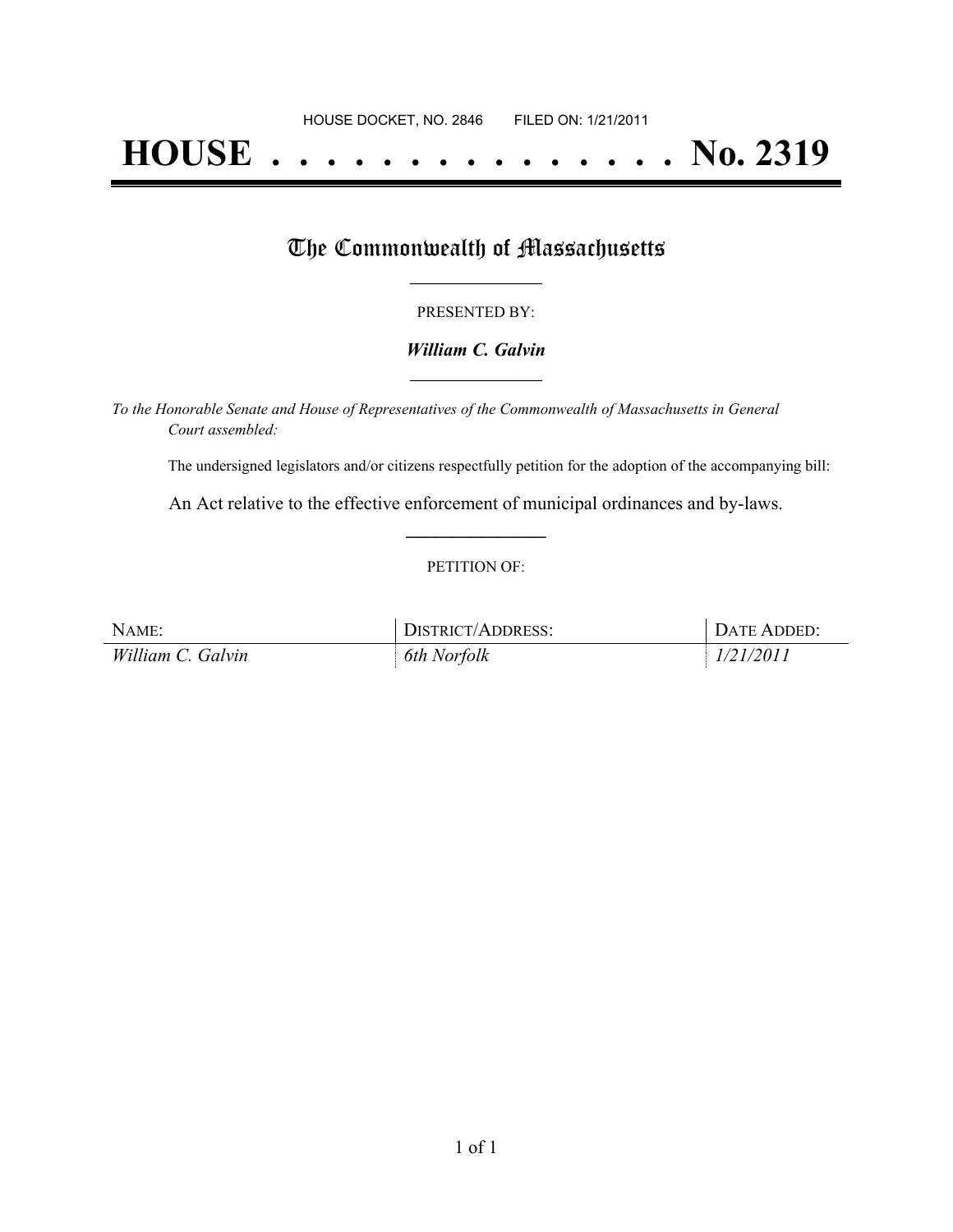## **HOUSE . . . . . . . . . . . . . . . No. 2319**

By Mr. Galvin of Canton, a petition (accompanied by bill, House, No. 2319) of William C. Galvin relative to the effective enforcement of municipal ordinances and by-laws. Municipalities and Regional Government.

### [SIMILAR MATTER FILED IN PREVIOUS SESSION SEE HOUSE, NO. *3699* OF 2009-2010.]

## The Commonwealth of Massachusetts

**\_\_\_\_\_\_\_\_\_\_\_\_\_\_\_ In the Year Two Thousand Eleven \_\_\_\_\_\_\_\_\_\_\_\_\_\_\_**

An Act relative to the effective enforcement of municipal ordinances and by-laws.

Be it enacted by the Senate and House of Representatives in General Court assembled, and by the authority *of the same, as follows:*

1 SECTION 1. Section twenty-one of chapter forty of the General Laws, as appearing in

2 the Official Edition, is hereby amended by striking out the first paragraph and inserting the

3 following:—

 Any municipal government may, by the adoption, amendment or repeal of local ordinances and by-laws, exercise any power or function which the general court has power to confer on it and which is not inconsistent with the constitution or laws enacted by the general court in conformity with powers reserved to the general court by section eight of article eighty- nine of the amendments to the state constitution, or, denied to the city, town, or other municipal government by its own charter.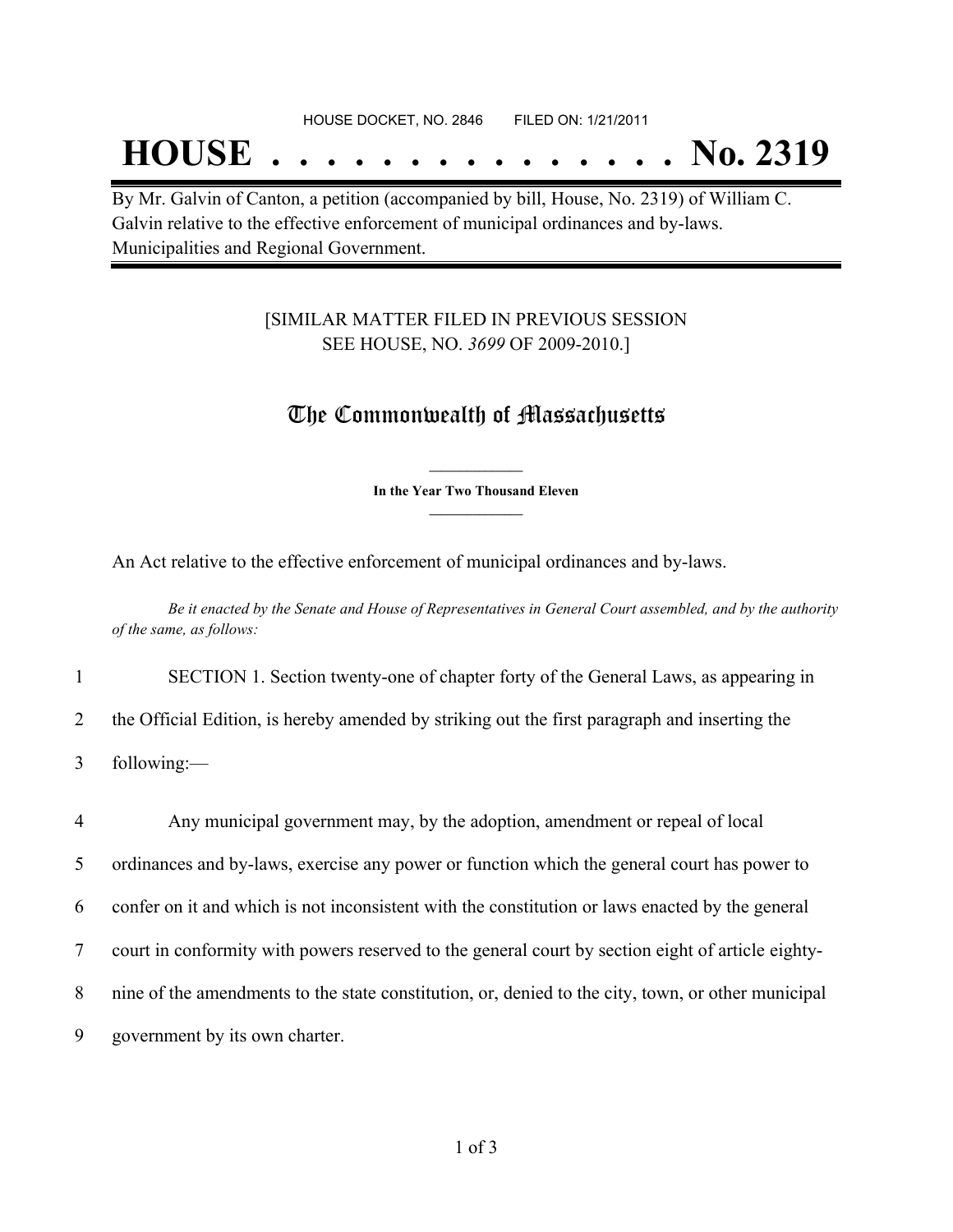| 10 | Ordinances and by-laws adopted by municipal governments shall be binding upon their                 |
|----|-----------------------------------------------------------------------------------------------------|
| 11 | own inhabitants and all persons within their limits and shall prevail over any contrary or          |
| 12 | inconsistent provision of any other local rule or regulation. Unless some other provision is made   |
| 13 | by statute in a particular case, municipal governments may affix penalties for breaches of local    |
| 14 | ordinances and by-laws not exceeding one thousand dollars for each offense, which penalty shall     |
| 15 | inure to the municipal governments or to such uses as the ordinance or by-law may direct.           |
| 16 | Notwithstanding the provisions of any special law to the contrary, fines shall be recovered by      |
| 17 | indictment or on complaint before a district court, or by non-criminal disposition in accordance    |
| 18 | with section twenty-one D.                                                                          |
| 19 | The clauses which follow in this section, listing specific purposes for which ordinances            |
| 20 | and by-laws may be adopted, are intended to be for illustration only and, unless it is specifically |
| 21 | stated to the contrary in any clause which follows, are not to be construed as limiting the powers  |
| 22 | of municipal governments with respect to the particular subjects.                                   |
| 23 | SECTION 2. The fifth paragraph of section 21D of chapter 40 of the General Laws,                    |
| 24 | appearing in the 2004 official edition, is hereby amended by striking out the words "three          |
| 25 | hundred dollars" in lines 44-45, and inserting in place thereof the words "one thousand dollars".   |
| 26 | SECTION 3. Section 21D of chapter 40 of the General Laws is hereby amended by                       |
| 27 | inserting after the end of said section the following new tenth paragraph:--                        |
| 28 | Notwithstanding the foregoing provisions and any general or special law to the contrary,            |
| 29 | in any suit in equity brought in the superior court or the land court by any city or town, or any   |
| 30 | municipal agency, officer, board or commission having enforcement powers on behalf of such          |
| 31 | city or town, to enforce the provisions of any lawfully enacted ordinance or bylaw, or any rule,    |
|    |                                                                                                     |

of 3